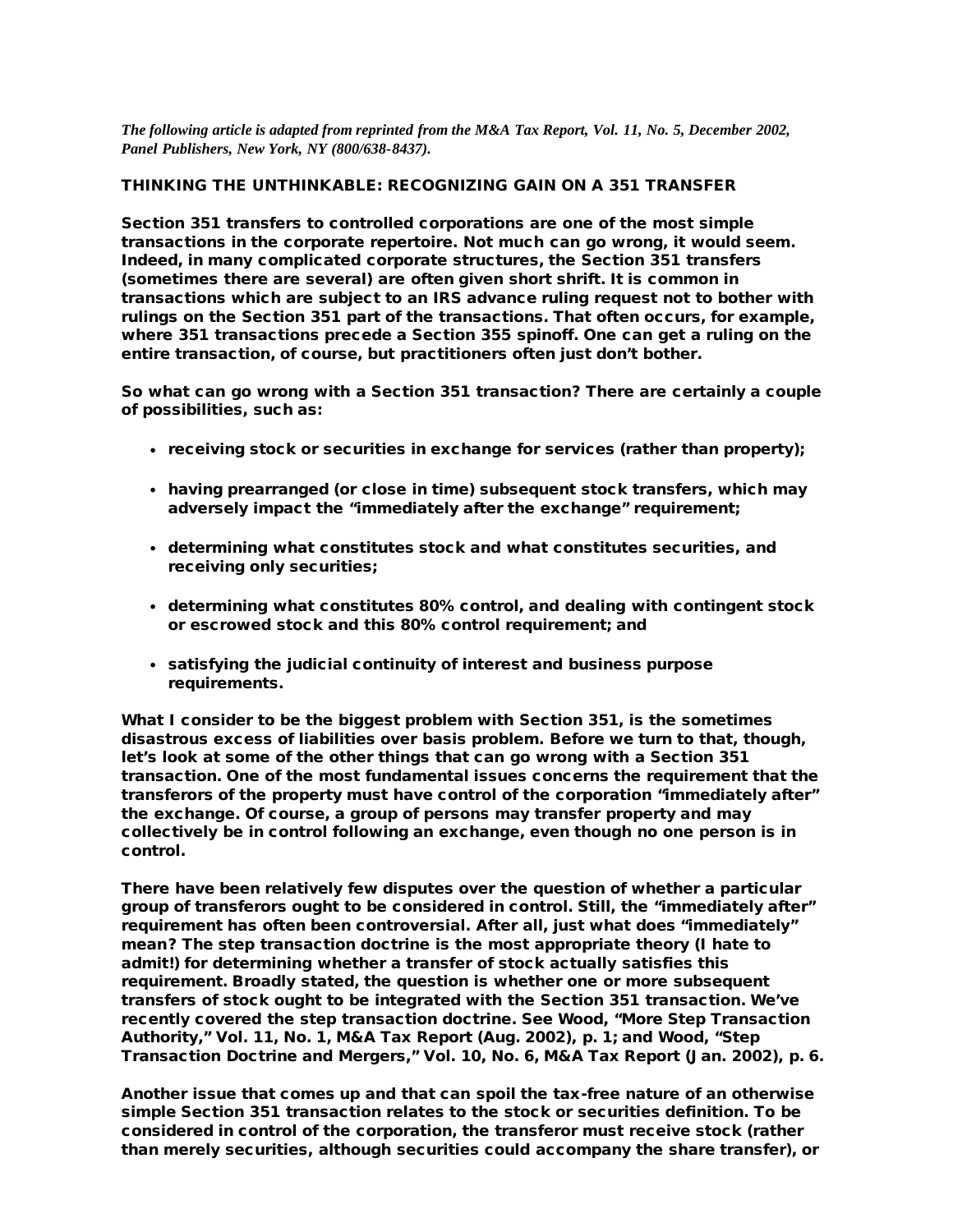must already own shares in the corporation. To be considered in control, the transferors must maintain 80% control immediately following the transfer. If one or more transferors receive only securities in exchange for the property transferred, and do not receive stock, watch out.

Fortunately, the IRS considers such a transferor part of the control group if he already owns shares in the corporation prior to the transfer. Conversely, if the transferor did not previously own stock in the corporation, and does not receive stock in exchange for the property transferred, the exchange of property for securities will be taxable.

### What's Stock or Securities?

The question what constitutes stock or securities can itself be nettlesome. Section 351 requires that the transfer of property must be solely in exchange for stock or securities of the transferee corporation. Money or other property received will result in gain recognition. There have been more than a few questions over the years as to the meaning of the "stock or securities" phrase.

Oddly enough, neither term is defined in the Code or Regulations. Most of the cases have arisen under the reorganization sections, because the phrase "stock or securities" also has relevance there. And, the case law has indicated that these authorities in the reorganization area are relevant in interpreting Section 351. See Camp Wolters Enterprises, Inc., 230 F.2d 555 (5th Cir. 1956), cert. denied, 352 U.S. 826 (1956).

The Regulations do not provide that stock rights or stock warrants are not included within the term stock or securities, and therefore will constitute boot if they are distributed in exchange for money or property under Section 351. See Reg. §1.351- 1(a)(1). Still, in a variety of contexts under Sections 368 and 354, the courts have held that warrants to purchase stock do not in themselves constitute stock. One older case held that stock rights constituted securities for purposes of a B reorganization, but this holding seems questionable in light of later cases (the old case is Raymond v. Commissioner, 37 B.T.A. 423 (1938)).

### Contingent Stock

Related to the treatment of stock rights or warrants is the treatment of contingent interests. Contingent stock rights usually involve a corporation's issuance of warrants that may be converted into shares of stock in the event certain contingencies occur. For example, the event on which the issuance of additional shares might depend could be the imposition of certain liabilities. Contingent stock rights may be useful in situations where it is not immediately clear how many shares may be issued to one or more transferors.

Suppose, for example, that a particular asset is subject to a liability that cannot be readily determined at the time of the transfer. Contingent share rights might be used, issuing such rights to the transferor of the asset in order to take that uncertain liability into account. The IRS' position is that such contingent stock rights are neither stock nor securities, and therefore that they must be boot. See Revenue Ruling 57-586, 1957-2 249.

In contrast, several cases have treated such rights as equivalent to stock, because they cannot be converted into anything but stock. The IRS subsequently acquiesced in the result of at least one of these cases, on the theory that contingent stock rights would be considered stock or securities for purposes of Section 351 if: (a) they were not assignable and not transferable; and (b) they could give rise solely to the receipt of additional stock by one of the transferors (the acquiescence was to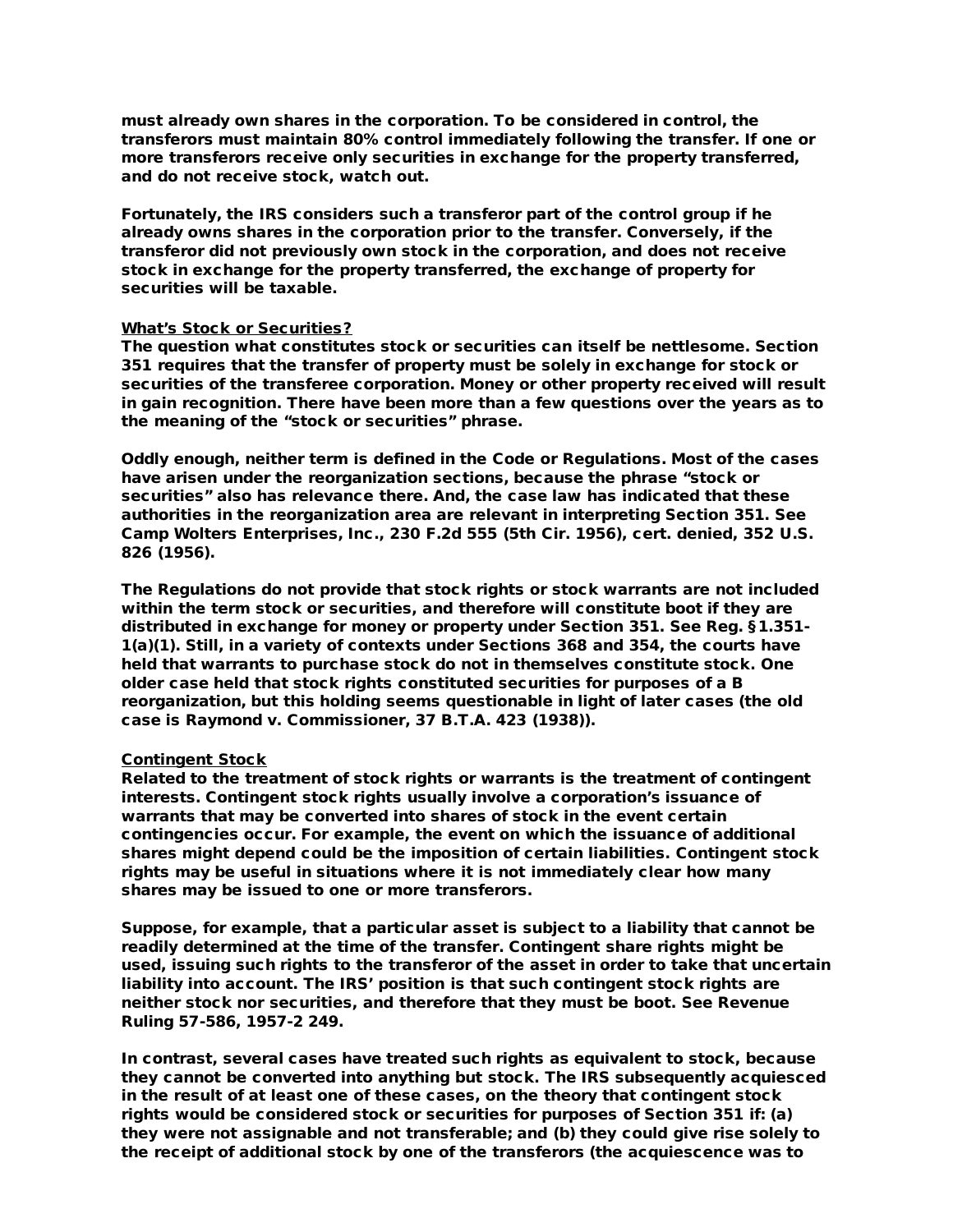the result in Hamerick v. Commissioner, 43 T.C. 21 (1964), acq'd, 1966-1 C.B. 2; see also Revenue Ruling 66-112, 1966-1 C.B. 68).

Eventually, the IRS issued a Revenue Procedure describing the conditions under which it would issue rulings in connection with contingent stock issued in reorganizations. Relevant only for purposes of determining whether an advance ruling would be issued, these criteria required that:

- all contingent stock must be issued within five years of reorganization;
- $\cdot$  there is a valid business purpose for not issuing all shares immediately;
- the contingent rights must not be assignable and must not be readily marketable;
- only additional stock of the acquiring or controlling corporation is issued;
- at least 50% of the maximum of shares of each class of stock that may be issued is issued at the time of the initial distribution;
- the maximum number of shares that may be issued must be stated;
- the stock issuance cannot be triggered by an event controlled by the shareholders;
- the issuance of the contingent stock rights must not be triggered by the results of an IRS audit; and
- the event for determining whether the contingent shares are to be issued, and the number of shares to be issued, must be objective and readily ascertainable. See Revenue Procedure 77-37, 1977-2 C.B. 568, amplified numerous times, and now embodied in Revenue Procedure 84-42, 1984-1 C.B. 21

## Escrowed Stock

Although escrowed stock is frequently used in corporate reorganizations, it is much less important in the context of transfers under Section 351. Instead of distributing contingent stock rights that may or may not be exchanged for actual shares, stock may be escrowed and distributed only on the occurrence of certain conditions. In the case of escrowed shares, the stock would actually be issued, but its delivery would be subject to one or more subsequent conditions.

The question is whether this escrowed stock should be treated as owned by the transferors of the property for purposes of the 80% control requirement of Section 351. There should be little dispute about whether the escrowed stock constitutes "stock" for purposes of 80% control. Furthermore, it is likely that escrowed stock would be treated as owned by the transferors for purposes of meeting the 80% control requirement as long as the escrowed stock is listed on the company's books and records as owned by the transferors, and the stock is effectively so treated.

The IRS has a ruling policy with respect to escrowed stock (in the context of rulings under A, B or C reorganizations). The spirit of this list of items suggests that escrowed stock would satisfy all elements of Section 351 as long as it is beneficially owned by the shareholder. Plus, the triggering event for the escrow should not be something that might be considered abusive (or even giving rise to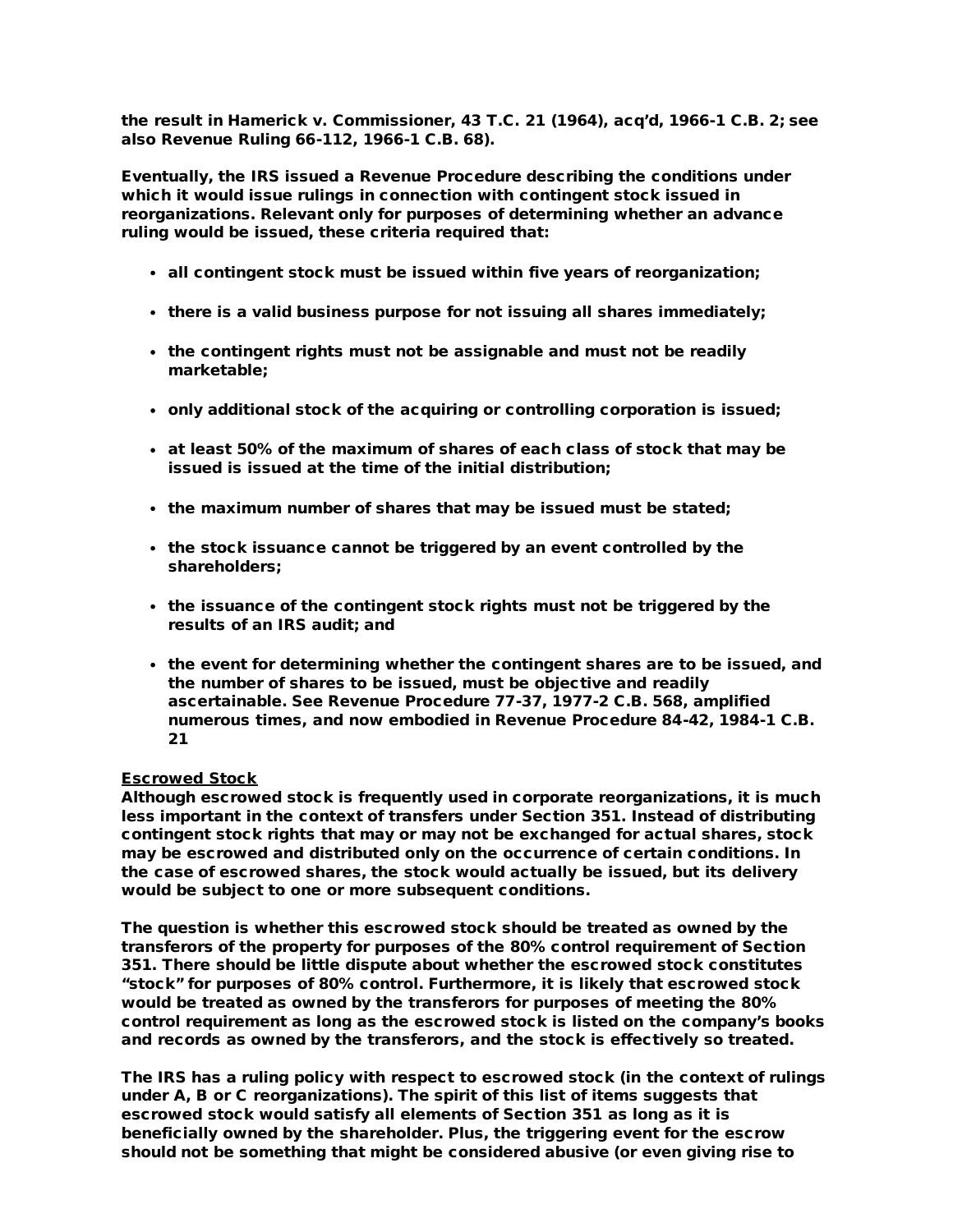abuses), such as an event within the control of the shareholder.

## Definition of "Securities"

As with the term "stock," the term "securities" has an important meaning for purposes of Section 351. The relevance of the concept is, once again, that if something does not constitute stock or securities, and it is received in exchange for a contribution of money or property pursuant to Section 351, gain may be recognized measured by the value of the property other than stock or securities received. Not surprisingly, there has been considerably more controversy over the meaning of the term "securities" than over the definition of "stock."

For example, should accounts receivable be considered a security? Most people would answer no, assuming that the accounts receivable are typically paid within a short period of time. The most important case dealing with the bounds of the "security" concept in this context is Camp Wolters Enterprises, Inc. v. Commissioner, 22 T.C. 737 (1954); aff'd, 230 F.2d 555 (5th Cir. 1956); cert. denied, 352 U.S. 826. This case considered notes maturing in installments during the fifth through the ninth years after they were issued. The case holds that the notes are securities for purposes of Section 351. As a factual matter, though, the notes were actually paid within two years of issuance.

The Tax Court's formulation of the relevant factors is still significant. In particular, it is interesting that the Tax Court decries reference to the time period of the notes alone, preferring instead to give an overall evaluation of the nature of the debts, the degree of participation and continuing interest in the business, the extent of the proprietary interest compared with the similarity of the note to a cash payment, and the purpose of the advances, etc. Still, the term of the obligation is doubtless the single most important factor in determining whether an obligation should be classified as a security.

The mere existence of a long-term does not insure that there will be no dispute as to the status of the obligation. In fact, the IRS has argued that obligations should be classified as securities even when they have had relatively long terms, even up to twelve and a half years. See Dennis v. Commissioner, 57 T.C. 352 (1971); aff'd, 473 F.2d 274 (5th Cir. 1973). See also Nye v. Commissioner, 50 T.C. 203 (1968); acq'd, 1969-2 C.B. XXV (note with a ten year term held a security). Of course, the IRS is generally defeated on such extremes.

On the other hand, the Service has been successful in arguing that obligations having a term of two and a half years or less are something other than a security. See Adams v. Commissioner, 58 T.C. 41 (1972) (note having term of 27 months held not a security). In fact, a term of less than two years generally will not be treated as a security. It is often assumed that an obligation with a term of five years or less runs a risk of not being classified as a security.

Ultimately, though, a variety of factors other than the term of the obligation are relevant. In one case, an unsecured promissory note with a term of one year was held to be a security for purposes of Section 351. Mills v. U.S., 399 F.2d 944 (5th Cir. 1968). However, in this case there was evidence that the note was not expected to be repaid, and that it had been renewed several times prior to the audit. The notes matured in six months and were held not to be securities. Yet, once this case was considered on remand, the notes were considered to be an integral part of the plan for the delayed issuance of preferred stock, and therefore were treated as securities.

A variety of factors may be evaluated in determining security status. In one case, a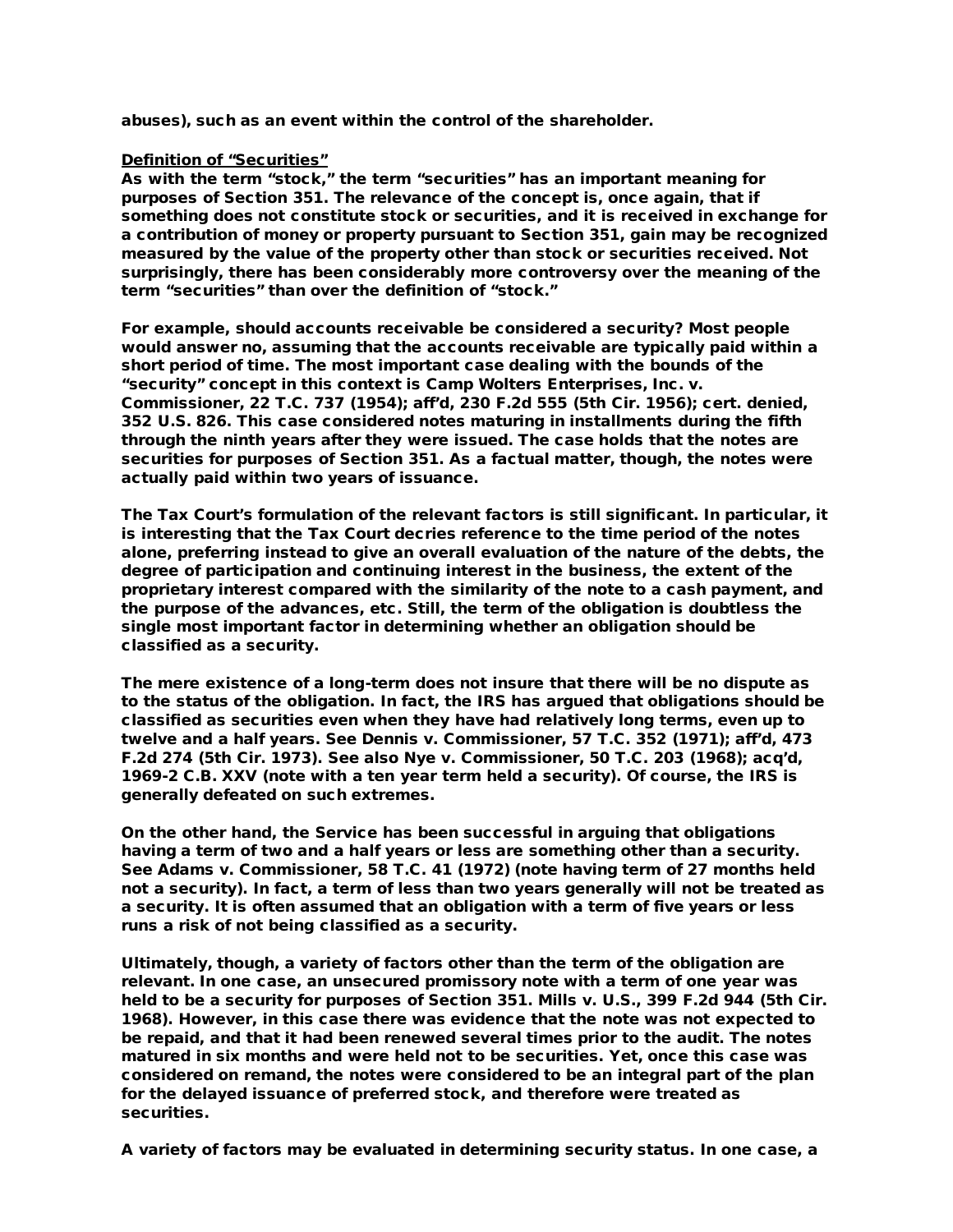one-year unsecured promissory note was held to be a security because of the party's intention and prevailing local business customs. See Mills v. U.S., 399 F.2d 944 (5th Cir. 1968). In another case, four-year and nine-year notes were held to be securities where the investment was at risk of a speculative business, the notes were subordinated, and the finances were shaky at the time of incorporation. See George A. Lagerquist, 53 T.C.M. 530 (1987). Even a demand note has been held to be a security. See D'Angelo Associates, Inc. v. Commissioner, 70 T.C. 121 (1978), acq'd in result, 1979-1 C.B. 1.

Taxpayers attempting to come within the bounds of Section 351 will almost always prefer any obligation to be treated as a security rather than as "other property." Obviously, the receipt of boot will result in a recognition of gain or loss, so "securities" classification is clearly desirable.

However, if only securities (and no stock) are received on the transfer, Section 351 treatment will not be available. The IRS has ruled that the receipt of debt securities in exchange for property does not qualify for Section 351 treatment if the recipient of the securities receives no stock in the exchange and has previously not held any stock of the transferee. See Revenue Ruling 73-472, 1973-2 C.B. 114. The IRS was quick to affirm that this position applies only where the receipt of debt securities is not accompanied by any stock and the recipient security holders were not previously shareholders. In a companion ruling, the Service concluded that even if only securities were received by the transferors of the property, if the transferors were in control of the corporation immediately before the transfer, Section 351's requirements will have been met. Revenue Ruling 73-473, 1973-2 C.B. 115.

# Dealing With Assumed Liabilities

Before this long digression into the other foibles of Section 351, we started with the premise that assumptions of liabilities represent the biggest trap in an otherwise straightforward provision. Before we get to the bad, though, let's look at the good. Section 357 treats an assumption of liability (in general) by the transferee corporation (or its acquisition of property subject to a liability) in a Section 351 exchange as not equivalent to the transferor's receipt of money or other property.

Consequently, the general rule is that the exchange will qualify under Section 351 regardless of the assumption of liability (or the taking of property subject to it). Plus, in general, the transferor does not recognize gain or loss by reason of that assumption. Now the bad.

Section 357 expressly provides for gain recognition in two circumstances:

- Where the transferee corporation's assumed or acquired liabilities exceed the transferor's adjusted basis in the properties transferred by the transferor to the corporation, in which case any excess liabilities are boot and are treated as gain from the sale or exchange of property.
- Where it appears that the principal purpose of the taxpayer with respect to the assumption or acquisition of the liability was the avoidance of federal income tax on the exchange, or (even if the purpose was not tax avoidance) that purpose was not a bona fide business purpose.

## Liabilities in Excess of Basis

The liabilities in excess of basis trigger applies separately to each transferor. Therefore, the total of each transferor's liabilities assumed by (or taken subject to) the corporation is compared with his basis in the entire property transferred by him to the corporation.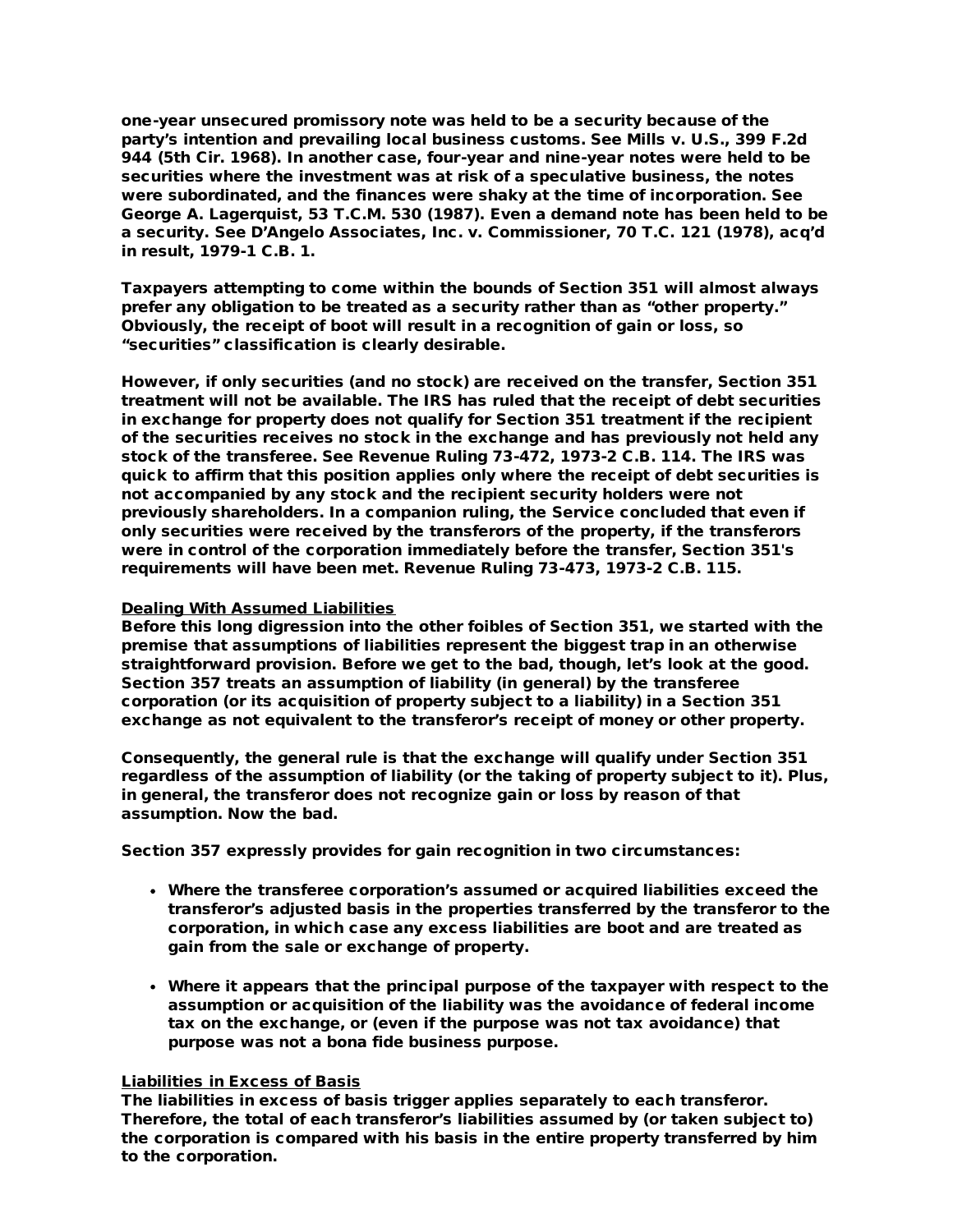It is relatively easy to see how this rule applies once it is determined whether liabilities have been assumed or taken subject to. A troubling question, though, is the scope of the term "liabilities," inasmuch as many obligations that are assumed may not rise to the level of a "liability" for purposes of Section 357. For example, are ordinary trade accounts payable included? The answer surely should be no.

Yet, over the years there was a considerable flap over this seemingly simple point. After a court battle, Section 357(c) was eventually amended to state that liabilities assumed by the transferee will not include accounts payable, if these accounts would be deductible by the transferor if paid by it, and assuming that the incurrence of the liability does not result in any decrease in the basis of any property.

Shareholders, of course, can always eliminate the excess liabilities problem by contributing more cash, which will increase their aggregate bases. By doing so, they can effectively calibrate the bases and liabilities. Nevertheless, this isn't an attractive solution. It simply doesn't appeal to many shareholders since it requires a cash outlay.

Shareholders have attempted to reach the same result without paying cash by issuing a personal note to the corporation equal to the excess of liabilities over bases in the contributed property. For many years, this strategy failed. The IRS and the Tax Court virtually always assigned a zero basis to the shareholder's notes. See Alderman v. Commissioner, 55 T.C. 662 (1971). So no matter what value the shareholder assigned to the face of the note, the note could not increase the aggregate bases of the contributed property.

## I Love Lessinger

All of that changed as a result of the now famous case of Lessinger v. Commissioner, 872 F.2d 519 (2d Cir. 1989), in which the Second Circuit confronted open account indebtedness between a shareholder and the corporation. The taxpayer argued that ordinary accounts payable should not be included in the category of liabilities assumed. More significantly, the taxpayer argued that his own debt to the corporation, a journal entry showing a loan receivable from him to the corporation of \$255,000, had to be considered. The Second Circuit analyzed whether this open account indebtedness was true debt, concluding that the debt was real rather than artificial. Thus, the court treated the face amount of the debt to the corporation as property on the transfer, thus offsetting an equivalent amount of gain.

But how did the court resolve the question of the shareholder's basis in his own note? Interestingly, the court did not assign any shareholder basis to the loan. Rather, it looked to the corporation's basis in the note, which it found to be the face value of the note, even though the approach did not fit with the statutory language.

The Ninth Circuit reached a similar result in Peracchi v. Commissioner, 143 F.3d 487 (9th Cir. 1998). In that case, a shareholder transferred an unsecured promissory note to his corporation with a face value equal to the excess of the aggregate liabilities over the aggregate bases. Not surprisingly, the shareholder argued the basis of the note was its face value. The IRS contended the note's basis was zero. The Tax Court ruled for the IRS, finding that the note was a sham. T.C. Memo 1996-191.

Sometimes the Ninth Circuit lives up to it's "taxpayer's circuit" pseudonym. Here, the Ninth Circuit reversed the Tax Court. However, this Left Coast Court refused to use the basis analysis used by the Second Circuit in Lessinger. Instead, the Ninth Circuit found that the shareholder's note had a basis equal to its face value. The court reasoned that the note put the shareholder on the hook for the corporate debts. After all, creditors could reach the shareholder's assets by enforcing the note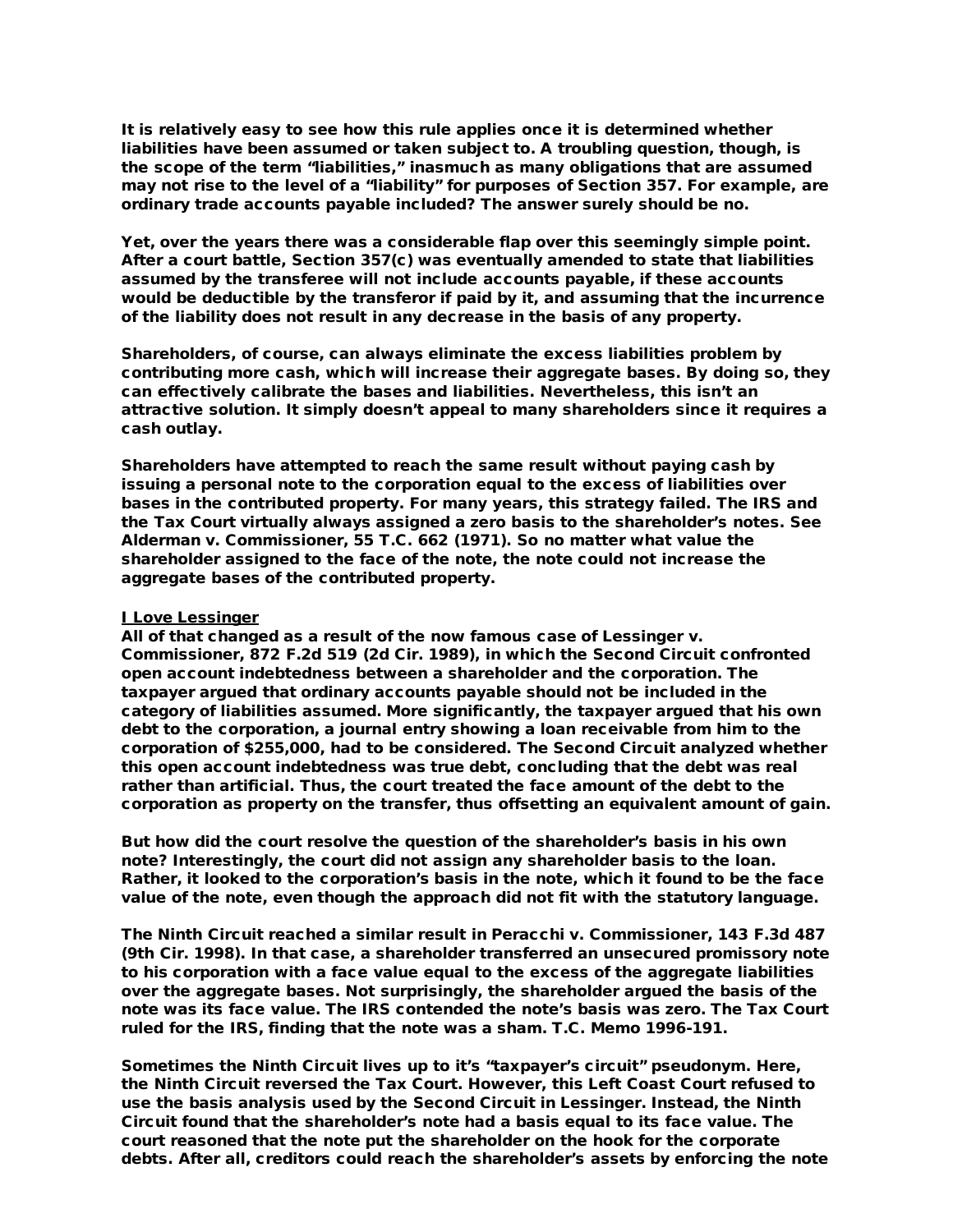as an unliquidated asset of the corporation.

#### Don't Try This at Home

A good example of the reach of Section 357 is presented by the recent Seventh Circuit case, Seggerman Farms, Inc., et al. v. Commissioner, 308 F.3d 803 Tax Analysts Doc. No. 2002-24075, 2002 TNT 207-5 (7th Cir., October 24, 2002). This case involved the shareholders of a family farm, who were required to recognize gain on the transfer of assets to their controlled corporation when the assumed liabilities exceeded the adjusted basis of the property transferred. What is perhaps most startling about the case is that all the family members remained liable on the debt, so there was no real relief of indebtedness.

Isn't it clear there should be no gain triggered here? Well, you might think so, but the courts were unsympathetic. They zapped the taxpayers, family farmers!

Ronald Seggerman and his sons operated a farm as a joint venture. In 1993 Ronald incorporated Seggerman Farms (the farm) and distributed the stock to himself and his family (the family). Ronald and his sons transferred assets subject to liabilities in excess of their adjusted basis to the farm. After incorporation, Seggerman Farms refinanced the debt, the family remained personally liable for the assumed debt, and none of the loan proceeds were disbursed directly to the family members.

Predictably, the family members argued that because they weren't personally relieved from liability for the assumed debt, they shouldn't recognize gain on the liabilities that exceeded the basis of the transferred assets. The Tax Court held that even if the family members remained liable on the debt, they had to recognize gain under Section 357(c) to the extent that the liabilities to which the transferred property was subject exceeded the family's adjusted basis in the assets. The Tax Court determined that the family didn't contribute loan receivables or personal notes to the farm that covered the difference between the transferred liabilities and the adjusted basis of the properties.

Aren't personal guarantees the same as a primary liability? Not really, and there are numerous examples in the S corporation arena. The Tax Court concluded that the family's personal guaranties weren't the same as incurring a primary indebtedness to the corporation. A guaranty is only a secondary liability, a promise to pay in the future only if certain events occur. The Tax Court held that the guaranties were not economic outlays, which are required to convert a loan guaranty into an investment. The family appealed to the Seventh Circuit.

There, the court rejected the family's argument that the Tax Court's reliance on the Rosen and Testor cases was misplaced. See Rosen v. Commissioner, 62 T.C. 11 (1974), and Testor v. Commissioner, 337 F.2d 788 (7th Cir. 1964). The court, concluding that the cases weren't outdated, agreed that Section 357(c) is meant to apply whenever liabilities are assumed or property is transferred subject to a liability. The court rejected the argument that these cases were not binding, noting that the family provided no controlling law that overrules Rosen and Testor.

## Do Equity Unto Others?

The Seventh Circuit also rejected the argument that the court should depart from Seventh Circuit law in favor of an emerging equitable interpretation of Section 357(c). Distinguishing Lessinger v. Commissioner, 872 F.2d 519 (2nd Cir. 1989), and Peracchi v. Commissioner, 143 F.3d 487 (9th Cir. 1998), the court found that the family's personal guaranties of the debt were simply not the same as incurring indebtedness to the corporation. Echoing the Tax Court, the Seventh Circuit found that no economic outlay was made, and that the loan guaranties were not converted